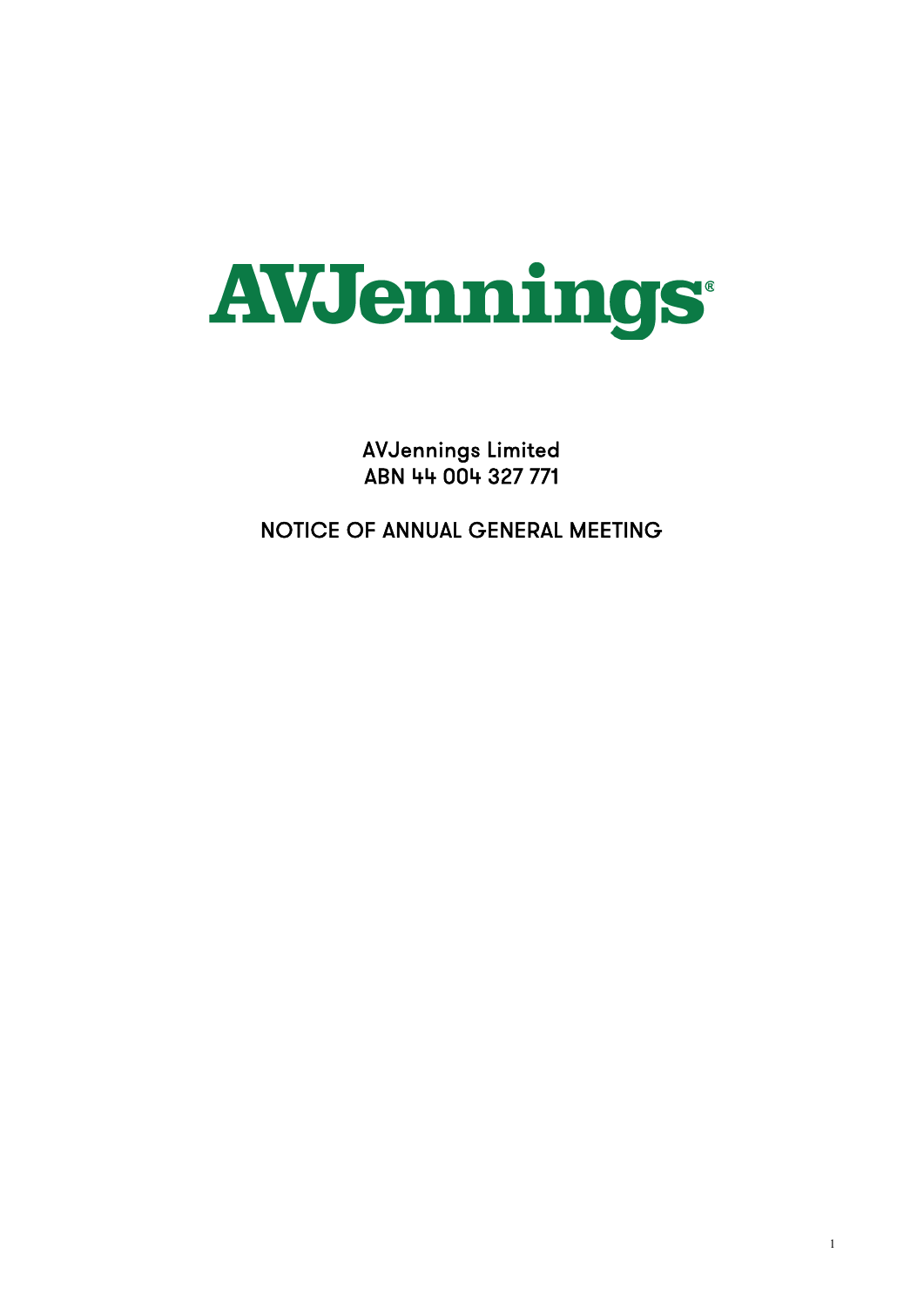## AVJennings Limited ABN 44 004 327 771

#### NOTICE OF ANNUAL GENERAL MEETING

Notice is hereby given that the Annual General Meeting of AVJennings Limited will be held at Drawing Room 1, The Langham Sydney, 89 – 113 Kent Street, Sydney NSW 2000, Australia, at 10.00 a.m. (AEDT) on Wednesday, 27 November 2019.

#### AGENDA

#### ORDINARY BUSINESS

#### 1. Financial Statements and Reports

To receive and consider the Financial Report, together with the Directors' Report and Auditor's Report for the year ended 30 June 2019.

#### 2. Remuneration Report

To consider and if thought fit, pass the following as an ordinary resolution of the Company:

"That the Remuneration Report as set out in the Directors' Report for the year ended 30 June 2019 be adopted."

The vote on this resolution is advisory only and does not bind the Directors or the Company.

#### 3. Election of Directors

To consider and if thought fit, pass each of the following as a separate ordinary resolution of the Company:

- 3(a) "That Mr Simon Cheong, a Director retiring by rotation in accordance with the Company's constitution and being eligible for re-election, be re-elected as a Director."
- 3(b) "That Mrs Elizabeth Sam, a Director retiring by rotation in accordance with the Company's constitution and being eligible for re-election, be re-elected as a Director."
- 3(c) "That Mr Philip Kearns, who was appointed a Director since the last Annual General Meeting, be elected as a Director. Mr Kearns retires from office at the Annual General Meeting in accordance with clause 72(2) of the Company's Constitution and being eligible, offers himself for election as a Director.

#### 4. Approval to Increase the Total Aggregate Annual Remuneration Amount Payable to Independent, Non-Executive Directors

To consider, and if thought fit, pass the following resolution as an ordinary resolution of the Company:

"That the total aggregate annual remuneration payable to independent, non-executive Directors of the Company be increased by \$250,000, from \$400,000 to \$650,000 per annum."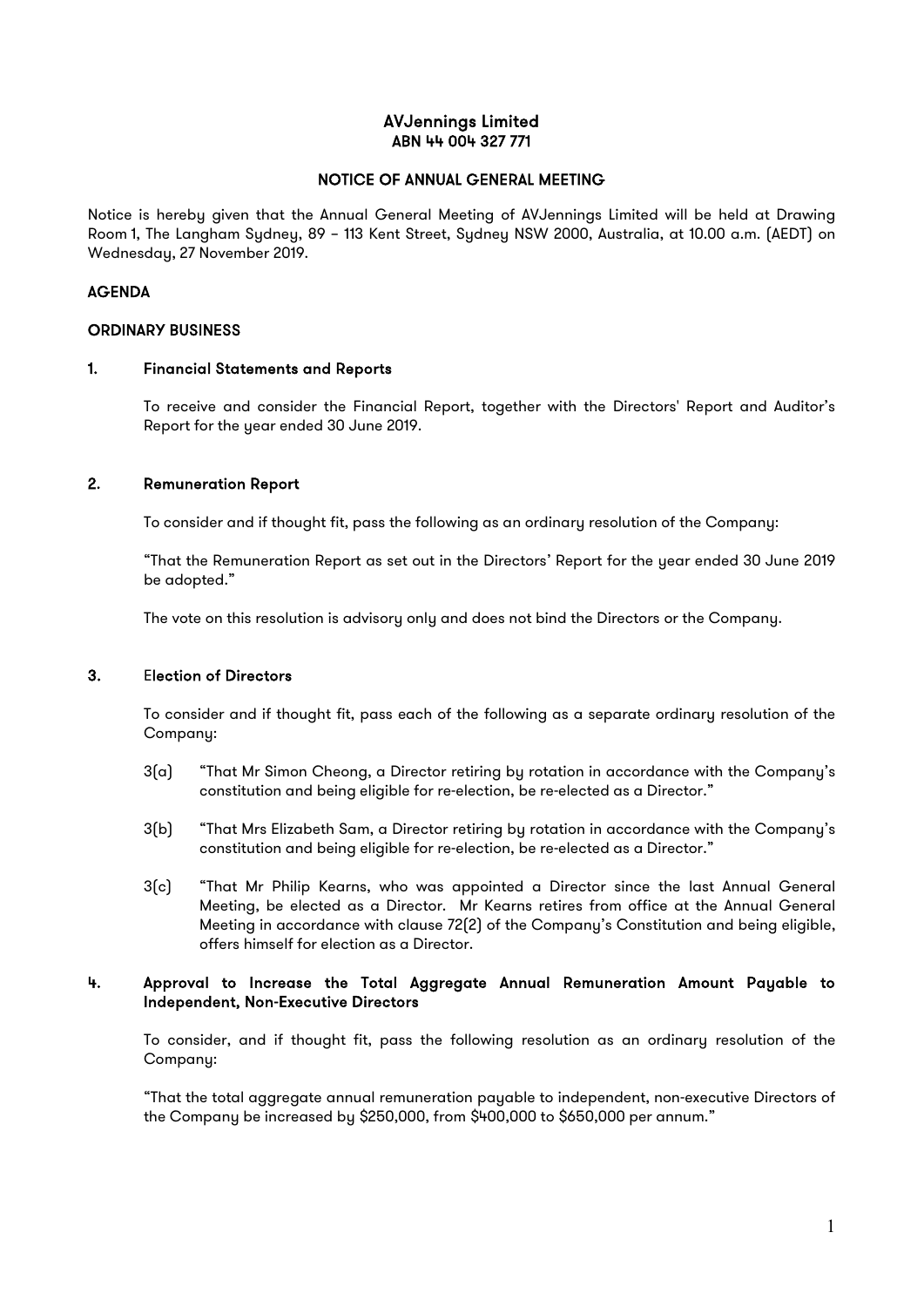Shareholders are referred to the Explanatory Notes accompanying and forming part of this Notice of Meeting.

By Order of the Board

Carl Thompson Company Secretary 25 October 2019

The following information forms part of this Notice of Meeting.

## 1. Specified Time for Determining Voting Entitlements:

For the purposes of the meeting, the Board has determined that shares will be taken to be held by the person who is the registered holder of the shares as at 7.00pm (AEDT) on Monday, 25 November 2019. Transactions registered after that time will be disregarded in determining entitlements to attend and vote at the meeting.

#### 2. Information on Proxies:

A proxy form accompanies this notice.

Please note that a shareholder entitled to attend and vote at the meeting is entitled to appoint a proxy. The proxy may be an individual or a body corporate. A proxy need not be a shareholder of the Company.

A shareholder who is entitled to cast 2 or more votes may appoint 2 proxies and may specify the proportion or number of votes each proxy is appointed to exercise. If a shareholder appoints 2 proxies and the appointment does not specify the proportion or number of the shareholder's votes each proxy may exercise, each proxy may exercise half of the votes (disregarding fractions).

For an appointment of a proxy to be effective, the form appointing the proxy and, if the form is signed by the appointor's attorney, the authority under which the form is signed (or a certified copy of the authority) must be received at the following address or by facsimile or electronic means at least 48 hours prior to the meeting at which the proxy intends to vote:

By Mail: Locked Bag A14, Sydney South NSW 1235, Australia

Online: [www.linkmarketservices.com.au](http://www.linkmarketservices.com.au/) Log in using the holding details as shown on the Proxy Form.

By facsimile: +61 2 9287 0309

In Person: Share Registry – Link Market Services Limited, 1A Homebush Bay Drive, Rhodes NSW 2138 or Level 12, 680 George Street, Sydney NSW 2000, Australia, during business hours.

#### 3. Corporate Representatives

A corporation may elect to appoint an individual to act as its representative in accordance with section 250D of the *Corporations Act 2001* (Cth) in which case the Company will require a Certificate of Appointment of Corporate Representative executed in accordance with the *Corporations Act 2001* (Cth).The certificate must be lodged with the Company before the meeting or at the registration desk on the day of the meeting. The Company will retain the certificate.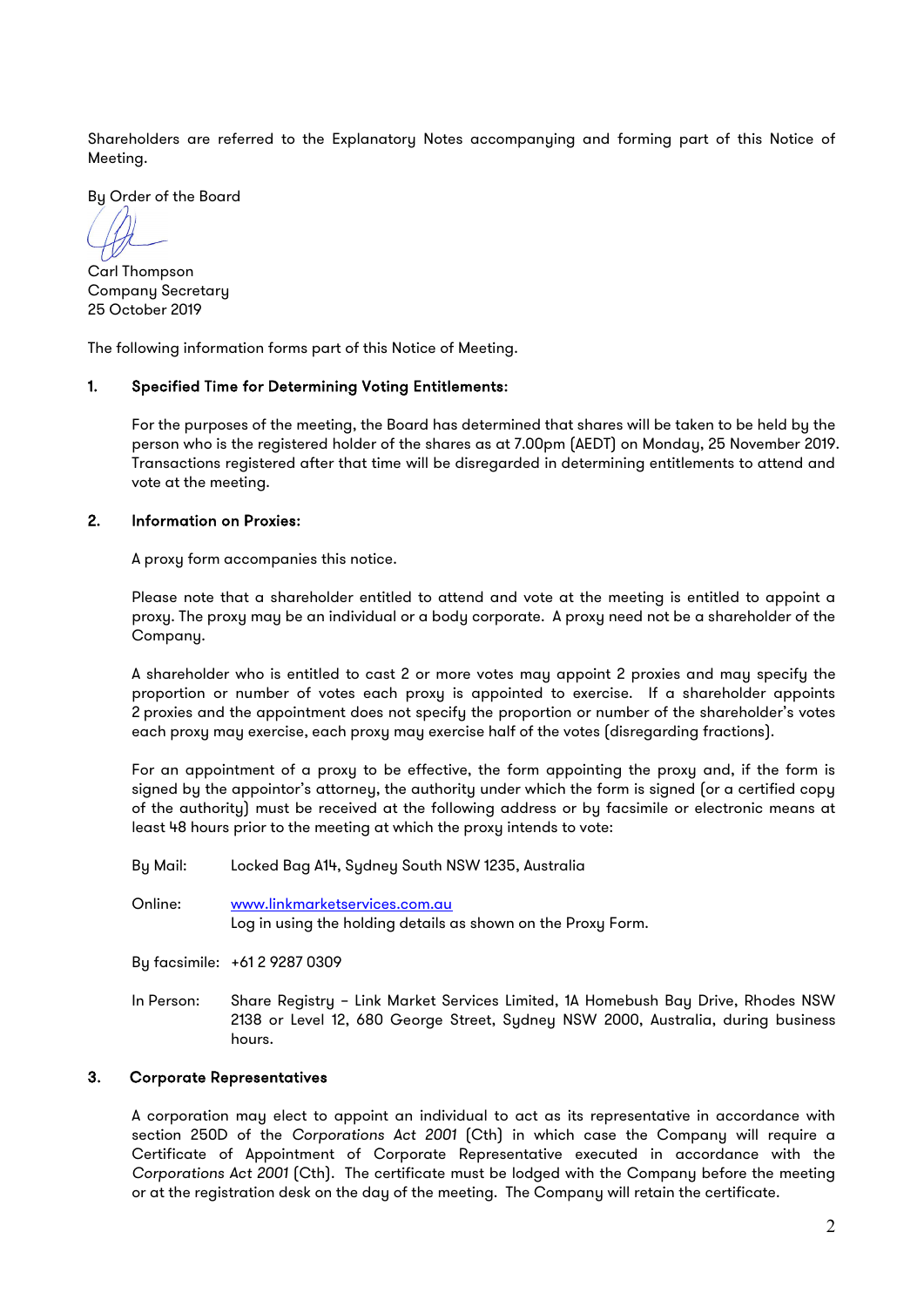## EXPLANATORY NOTES ON RESOLUTIONS

These Explanatory Notes are intended to provide shareholders of the Company with information on the resolutions contained in the accompanying Notice of Annual General Meeting. The Directors recommend that shareholders read these Explanatory Notes in full before making any decision in relation to the Resolutions.

# Note 1

## Financial Statements and Reports

The Australian *Corporations Act 2001* (Cth) requires the Company to lay its Financial Report and the reports of the Directors and Auditor for the last financial year before the Annual General Meeting.

No resolution is required for this item, but shareholders will be given the opportunity to ask questions and to make comments on the reports and the management and performance of the Company.

The Company's Auditor will be present at the meeting and shareholders will be given the opportunity to ask the Auditor questions about the conduct of the audit, the preparation and content of the Auditor's Report, the accounting policies adopted by the Company and the independence of the Auditor.

#### Note 2 Remuneration Report

The Remuneration Report of the Company for the financial year ended 30 June 2019 is set out on pages 21 to 27 of the Company's 2019 Annual Report, which is also available on the Company's website at [www.avjennings.com.au.](http://www.avjennings.com.au/)

The Remuneration Report sets out the Company's remuneration arrangements for Directors and certain executives who together constitute Key Management Personnel.

The Chair of the meeting will allow a reasonable opportunity for shareholders to ask questions about, or make comments on, the Remuneration Report at the meeting. In addition, the *Corporations Act* requires that shareholders be asked to vote on the Remuneration Report. The Board recommends that shareholders vote *in favour* of the resolution.

Subject to the voting exclusion statement relating to this resolution as set out in Explanatory Note 5, the Chair of the meeting intends to vote undirected proxies in favour of this resolution.

The *Corporations Act* provides that the vote on this resolution is of an advisory nature only and does not bind the Company or its Directors.

## Note 3 Election of Directors

Two Directors, Mr Simon Cheong and Mrs Elizabeth Sam retire by rotation at this Annual General Meeting and seek re-election. A third Director, Mr Philip Kearns, who was appointed a Director during the year, retires from office at the Annual General Meeting and being eligible, offers himself for election as a Director pursuant to clause 72(2) of the Company's Constitution.

A profile of each Director follows.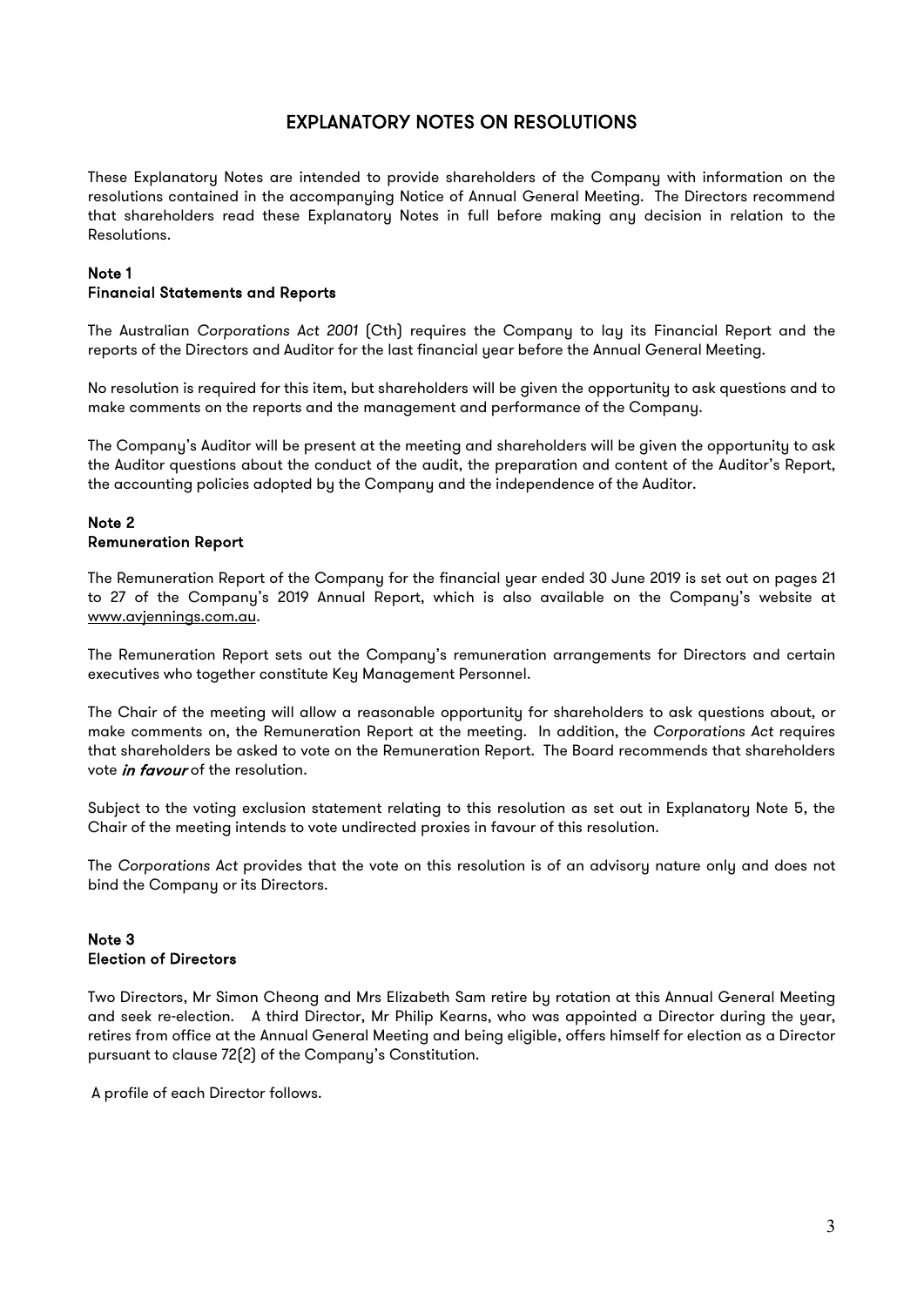## Simon Cheong *B.Civ.Eng. MBA*

Non-Executive Director

Mr Cheong has been a Director since 20 September 2001 and is Chairman of the Board. He is Chairman of the Investments Committee and a member of the Remuneration Committee and Nominations Committee.

Mr Cheong has over 35 years' experience in real estate, banking and international finance. He currently serves as Founder and Chairman of SC Global Developments Pte Ltd. He has formerly held positions with Citibank (Singapore) as their Head of Real Estate Finance for Singapore as well as with Credit Suisse First Boston as a Director and Regional Real Estate Head for Asia (excluding Japan). In 1996, Mr Cheong established his own firm, SC Global Pte Ltd, a real estate and hotel advisory and direct investment group specialising in structuring large and complex transactions worldwide. He was twice elected President of the prestigious Real Estate Developers' Association of Singapore (REDAS) for 2 terms from 2007 until 2010. He served on the Board of the Institute of Real Estate Studies, National University of Singapore from 2008 to 2011 and was a board member of the Republic Polytechnic Board of Governors from 2008 to 2011. He was also a Council Member of the Singapore Business Federation, a position he held from 2007 to 2010. On 1 June 2017, Mr Cheong was appointed a non-executive Director of Singapore Airlines Limited. Mr Cheong resides in Singapore.

Mr Cheong has been a valuable member of the Board and provides strategic commercial guidance to the Board and the Company as Chairman and as a member of various Board sub-committees. In particular, he has been instrumental in introducing new business and financing partners to the Company through his extensive business connections and the Company has benefited from the strength of the skills, business acumen, experience and commitment Mr Cheong brings to the role of Chairman.

The other members of the Board unanimously support the re-election of Mr Cheong and recommend that shareholders vote *in favour* of this resolution. The Chair of the meeting intends to vote undirected proxies in favour of this resolution.

Elizabeth Sam *B.A. Hons (Econ)* Non-Executive Director

Mrs Sam has been a Director of the Company since 20 September 2001. She is Chairman of the Nominations Committee and the Remuneration Committee.

Mrs Sam has over 40 years' experience in international banking and finance. She has served on numerous high level Singaporean government financial and banking review committees and was the Chairman of the International Monetary Exchange from 1987-1990 and 1993-1996. Mrs Sam is a Director of SC Global Developments Pte Ltd, the Company's major shareholder. Mrs Sam resides in Singapore.

Mrs Sam has been a valuable member of the Board and has made significant and constructive contributions to the Board and the Company during her years of service as a Director and as a member of the various Board sub-committees.

The other members of the Board unanimously support the re-election of Mrs Sam and recommend that shareholders vote in favour of this resolution. The Chair of the meeting intends to vote undirected proxies in favour of this resolution.

#### Mr Philip Kearns AM *BA (Economics); Grad Dip (Applied Finance)*

Independent Non-Executive Director

Mr Kearns was appointed a Director of the Company on 21 March 2019. He is a member of the Investments Committee and Risk Management Committee.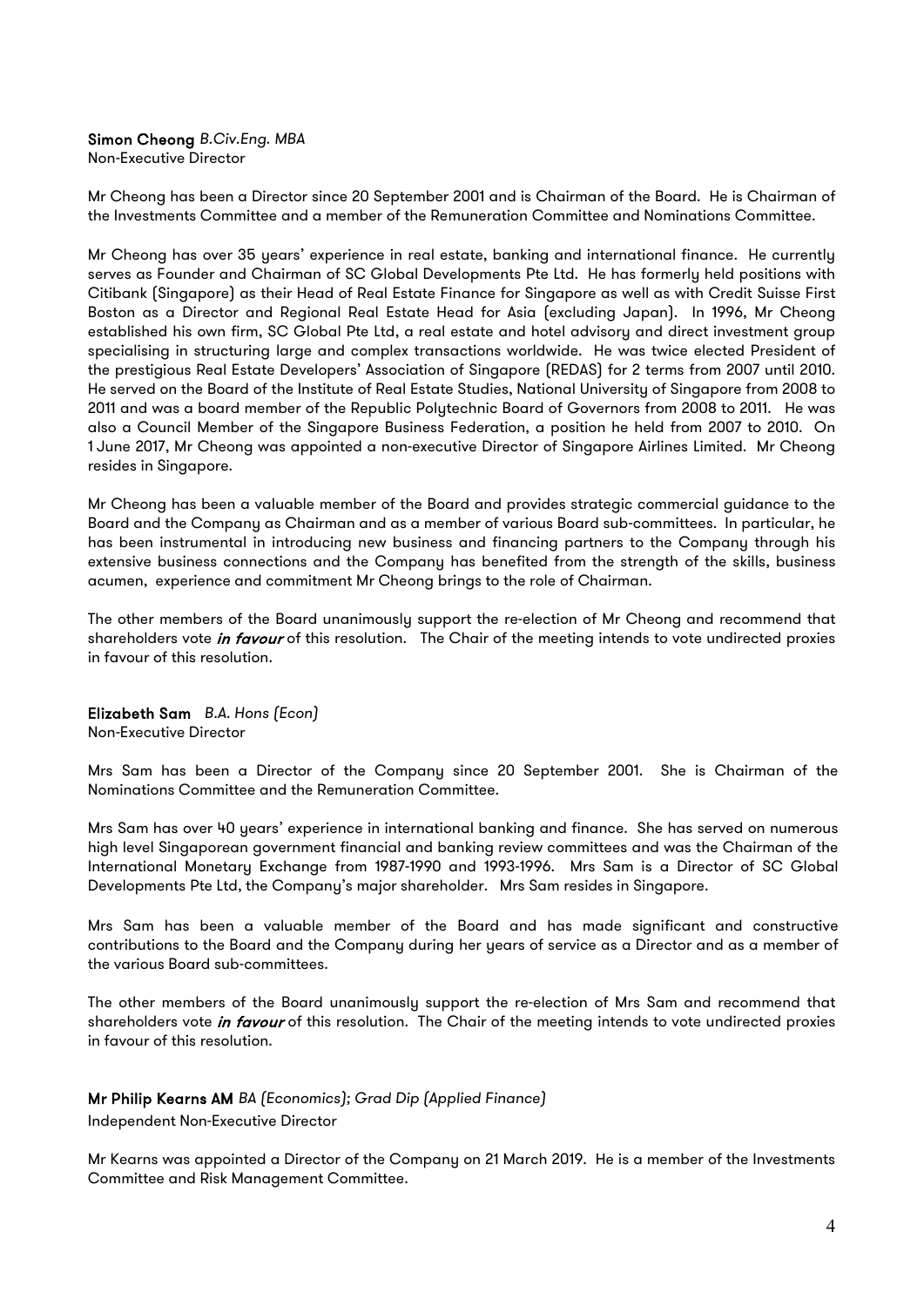Mr Kearns is the Managing Director and CEO of InterRISK Australia Pty Ltd, a division of ASX listed AUB Group. He has over fifteen years' experience leading financial services organisations where he led significant cultural change and was instrumental in building a client base and introducing investors to innovative opportunities, including in the property sector.

Mr Kearns was appointed a member of the Order of Australia in 2017 for significant service to the community through support for charitable organisations, to business, and to rugby union at the elite level. He played 67 tests for the Australia national rugby union team, Wallabies (1989-1999) and captained the team ten times. Mr Kearns resides in Sydney.

The other Directors believe that Mr Kearns brings invaluable commercial, industry and financial expertise to the Company, as it refines its business and financial models to meet the challenges that lie ahead. His wide business experience, energy and enthusiasm complement the Board's existing mix of experience and skills. They unanimously support the election of Mr Kearns as a Director and recommend that shareholders vote in favour of the resolution. The Chair of the meeting intends to vote undirected proxies in favour of this resolution.

## Note 4

The current total aggregate annual remuneration that may be paid to independent, non-executive Directors is \$400,000 per annum. The current amount was approved by Shareholders of the Company at the August 2000 Annual General Meeting. Details of remuneration paid to non-executive Directors are set out in the Remuneration Report of the Company's 2019 Annual Report.

ASX Listing Rule 10.17 and clause 75(1) of the Company's Constitution require that any proposed increase in the total aggregate annual remuneration payable to non-executive Directors be approved by Shareholders in general meeting.

Shareholder approval is sought to increase the maximum total amount available for payment of remuneration to non-executive Directors by \$250,000, from \$400,000 to \$650,000.

The reasons for the proposed increase are as follows:

- Mr Philip Kearns was appointed as a non-executive Director in March this year, which increased the number of independent non-executive Directors from 4 to 5 and the total amount of non-executive Director remuneration payable each year. Mr Kearns' continued appointment, should he be elected at the Annual General Meeting, will require an increase in the total annual aggregate remuneration;
- During the year, the Board determined that fees be paid for Committee positions (as per table below), consistent with the usual approach of most listed entities. Without increase in the total annual aggregate remuneration, this will limit the Company's ability to remunerate new appointees to the Board;

| Audit    |          | <b>Risk</b> |          |       | <b>Nominations</b> |       | Remuneration | Investments |         |  |
|----------|----------|-------------|----------|-------|--------------------|-------|--------------|-------------|---------|--|
| Chair    | Member   | Chair       | Member   | Chair | Member             | Chair | Member       | Chair       | Member  |  |
| \$30,000 | \$12,000 | \$30,000    | \$12,000 | Nil   | \$6,000            | Nil   | \$6,000      | Nil         | \$8,000 |  |

It will provide flexibility to offer a fair level of remuneration to non-SC Global independent, nonexecutive Directors as appropriate. There has been significant growth in size, value and complexity of the Company's business and it has entered into new business streams, introduced new products and enhanced its strategic partnerships. This has in turn significantly increased Director workloads, risks and responsibilities;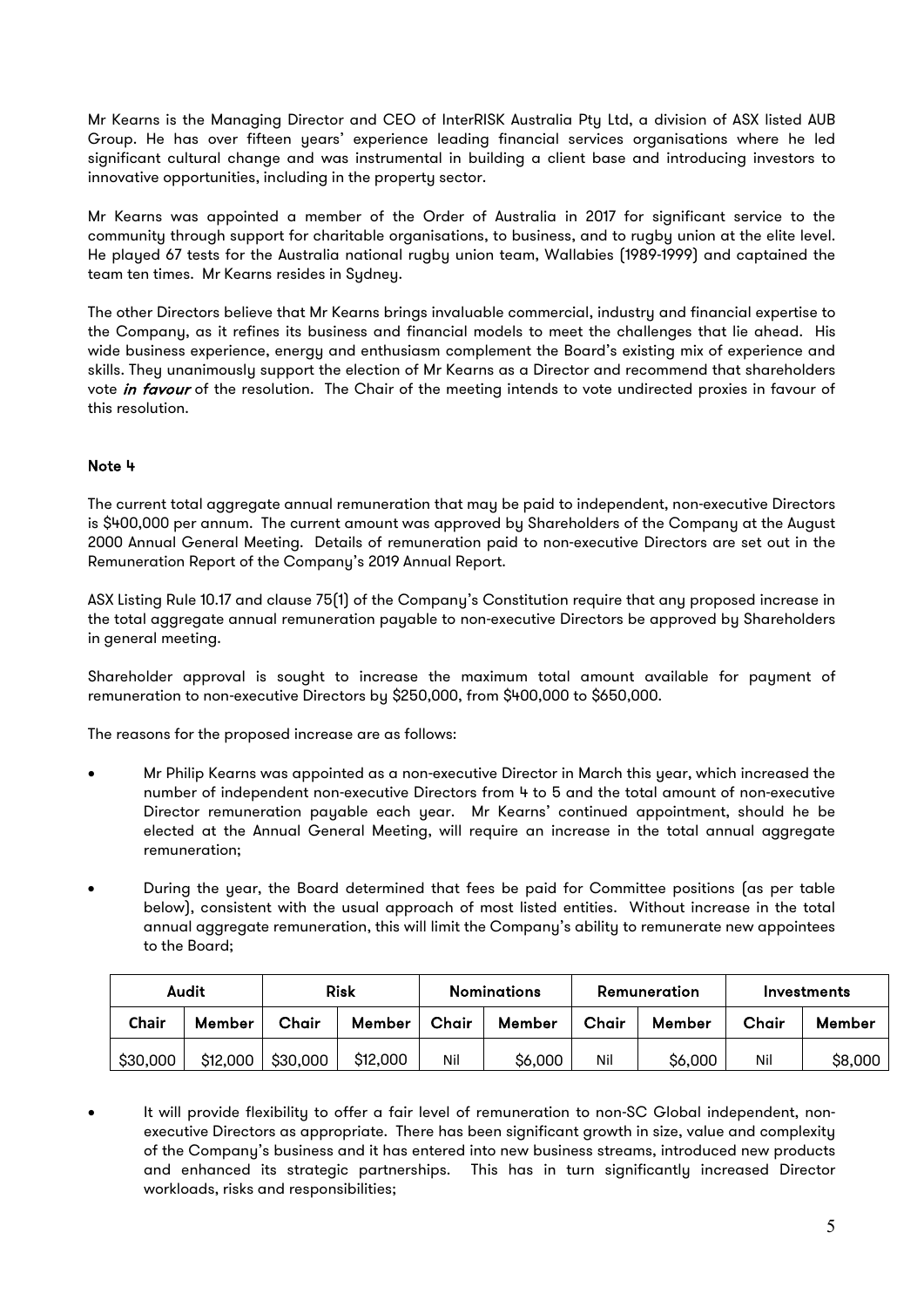- It will allow for future increases in Directors' remuneration, to reflect market competitiveness for non-executive Directors who have the skills and experience required for the Company's business; and
- Uplift to the proposed limit of \$650,000 should allow for the appointment of up to two additional non-executive Directors (subject to agreeing terms), should appropriate candidates become available in the future.

No securities have been issued to non-executive Directors under Listing Rule 10.11 or 10.14 with the approval of Shareholders within the last three years.

The Directors of the Company recommend that shareholders vote in favour of this resolution. The Chair of the meeting intends to vote undirected proxies in favour of this resolution.

## Note 5 Voting Exclusion Statement:

A vote on item 2 must not be cast (in any capacity) by, or on behalf of, the following:

- A Member of the Key Management Personnel (KMP) (being the Directors and the other KMP as disclosed in the Remuneration Report); and
- Closely related parties of such a KMP (such as close family members and any companies the KMP controls).

A vote on item 4 must not be cast (in any capacity) by or on behalf of any Director of the Company or a closely related party of any Director (such as close family members and any companies the Director controls).

However, a person described above may cast a vote on items 2 and 4 as a proxy if the vote is not cast on behalf of a person described above and either:

- The proxy appointment is in writing that specifies the way the proxy is to vote (e.g. for, against, abstain) on the resolution; or
	- The vote is cast by the Chairman of the meeting and the appointment of the Chairman as proxy:
		- (a) Does not specify the way the proxy is to vote on the resolutions; and
		- (b) Expressly authorises the Chairman to exercise the proxy even if the resolution is connected directly or indirectly with the remuneration of a member of the KMP, which includes the Chairman.

"Key Management Personnel" and "closely related parties" have the same meaning as set out in the *Corporations Act 2001* (Cth).

The Chairman of the meeting intends to vote all available proxies in favour of all items of business.

Any directed proxies that are not voted on a poll at the meeting will automatically default to the Chairman of the meeting, who is required to vote proxies as directed.

The Company will disregard any votes:

- on item 2 of the Agenda by a KMP or closely related party; and
- on item 4 of the Agenda by a Director or closely related party;

which have not been cast in accordance with this voting exclusion statement.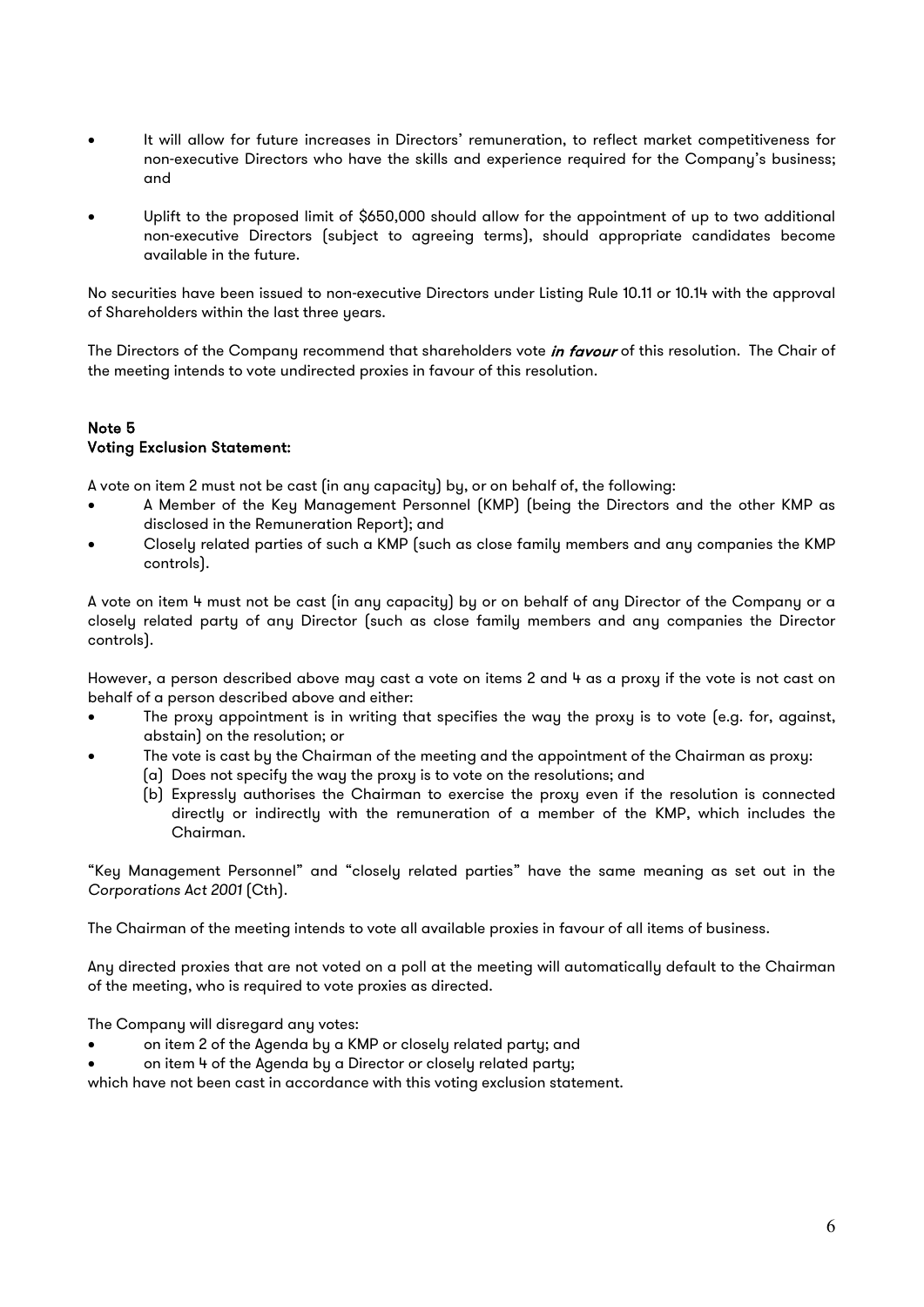

ABN 44 004 327 771



\*X99999999999\*

**X99999999999**

# PROXY FORM

I/We being a member(s) of AVJennings Limited and entitled to attend and vote hereby appoint:

#### APPOINT A PROXY

the Chairman of the Meeting (mark box)

OR if you are NOT appointing the Chairman of the Meeting as your proxy, please write the name of the person or body corporate you are appointing as your proxy

or failing the person or body corporate named, or if no person or body corporate is named, the Chairman of the Meeting, as my/our proxy to act on my/our behalf (including to vote in accordance with the following directions act on my/our behalf (including to vote in accordance with the following directions or, if no directions have been given and to the extent permitted by the law, as the proxy sees fit) at the Annual General Meeting of the Company to be held at 10.00am (AEDT) on Wednesday, 27 November 2019 at Drawing Room 1, The Langham Sydney, 89 – 113 Kent Street, Sydney NSW 2000, Australia (the Meeting) and at any postponement or adjournment of the Meeting.

Important for Resolutions 2 and 4: If the Chairman of the Meeting is your proxy, either by appointment or by default, and you have not indicated your voting intention below, you expressly authorise the Chairman of the Meeting to exercise the proxy in respect of Resolutions 2 and 4, even though the Resolutions are connected directly or indirectly with the remuneration of a member of the Company's Key Management Personnel (KMP).

The Chairman of the Meeting intends to vote undirected proxies in favour of each item of business.

## VOTING DIRECTIONS

STEP 3

STEP 2

Proxies will only be valid and accepted by the Company if they are signed and received no later than 48 hours before the Meeting. Please read the voting instructions overleaf before marking any boxes with an  $\boxtimes$ 

| <b>Resolutions</b>                                                                                                                                                                                                                                                                         |  | For Against Abstain*             |  |                                                                             |                                                                  |  |                                  | <b>For</b> |  | Against Abstain* |
|--------------------------------------------------------------------------------------------------------------------------------------------------------------------------------------------------------------------------------------------------------------------------------------------|--|----------------------------------|--|-----------------------------------------------------------------------------|------------------------------------------------------------------|--|----------------------------------|------------|--|------------------|
| 2 Adoption of Remuneration Report                                                                                                                                                                                                                                                          |  |                                  |  | 4 Approval to Increase of the Total<br><b>Aggregate Annual Remuneration</b> |                                                                  |  |                                  |            |  |                  |
| <b>3a</b> Re-election of Mr Simon Cheong<br>as a Director                                                                                                                                                                                                                                  |  |                                  |  |                                                                             | Amount Payable to Independent,<br><b>Non-Executive Directors</b> |  |                                  |            |  |                  |
| <b>3b</b> Re-election of Mrs Flizabeth Sam<br>as a Director                                                                                                                                                                                                                                |  |                                  |  |                                                                             |                                                                  |  |                                  |            |  |                  |
| <b>3c</b> Election of Mr Philip Kearns as<br>a Director                                                                                                                                                                                                                                    |  |                                  |  |                                                                             |                                                                  |  |                                  |            |  |                  |
| * If you mark the Abstain box for a particular Item, you are directing your proxy not to vote on your behalf on a show of hands or on a poll and your<br>votes will not be counted in computing the required majority on a poll.                                                           |  |                                  |  |                                                                             |                                                                  |  |                                  |            |  |                  |
| SIGNATURE OF SHAREHOLDERS - THIS MUST BE COMPLETED                                                                                                                                                                                                                                         |  |                                  |  |                                                                             |                                                                  |  |                                  |            |  |                  |
| Shareholder 1 (Individual)                                                                                                                                                                                                                                                                 |  | Joint Shareholder 2 (Individual) |  |                                                                             |                                                                  |  | Joint Shareholder 3 (Individual) |            |  |                  |
|                                                                                                                                                                                                                                                                                            |  |                                  |  |                                                                             |                                                                  |  |                                  |            |  |                  |
| Sole Director and Sole Company Secretary                                                                                                                                                                                                                                                   |  |                                  |  |                                                                             | Director/Company Secretary (Delete one)                          |  | <b>Director</b>                  |            |  |                  |
| This form should be signed by the shareholder. If a joint holding, either shareholder may sign. If signed by the shareholder's attorney, the<br>power of attorney must have been previously noted by the registry or a certified copy attached to this form. If executed by a company, the |  |                                  |  |                                                                             |                                                                  |  |                                  |            |  |                  |

FAVO PRINCIPAL PROVINCI PRINCIPAL PRINCIPAL PRINCIPAL PRINCIPAL PRINCIPAL PRINCIPAL PRINCIPAL PRINCIPAL PRINCIPAL PRINCIPAL PRINCIPAL PRINCIPAL PRINCIPAL PRINCIPAL PRINCIPAL PRINCIPAL PRINCIPAL PRINCIPAL PRINCIPAL PRINCIPA 

**AVJ PRX1901C** form must be executed in accordance with the company's constitution and the *Corporations Act 2001* (Cth).